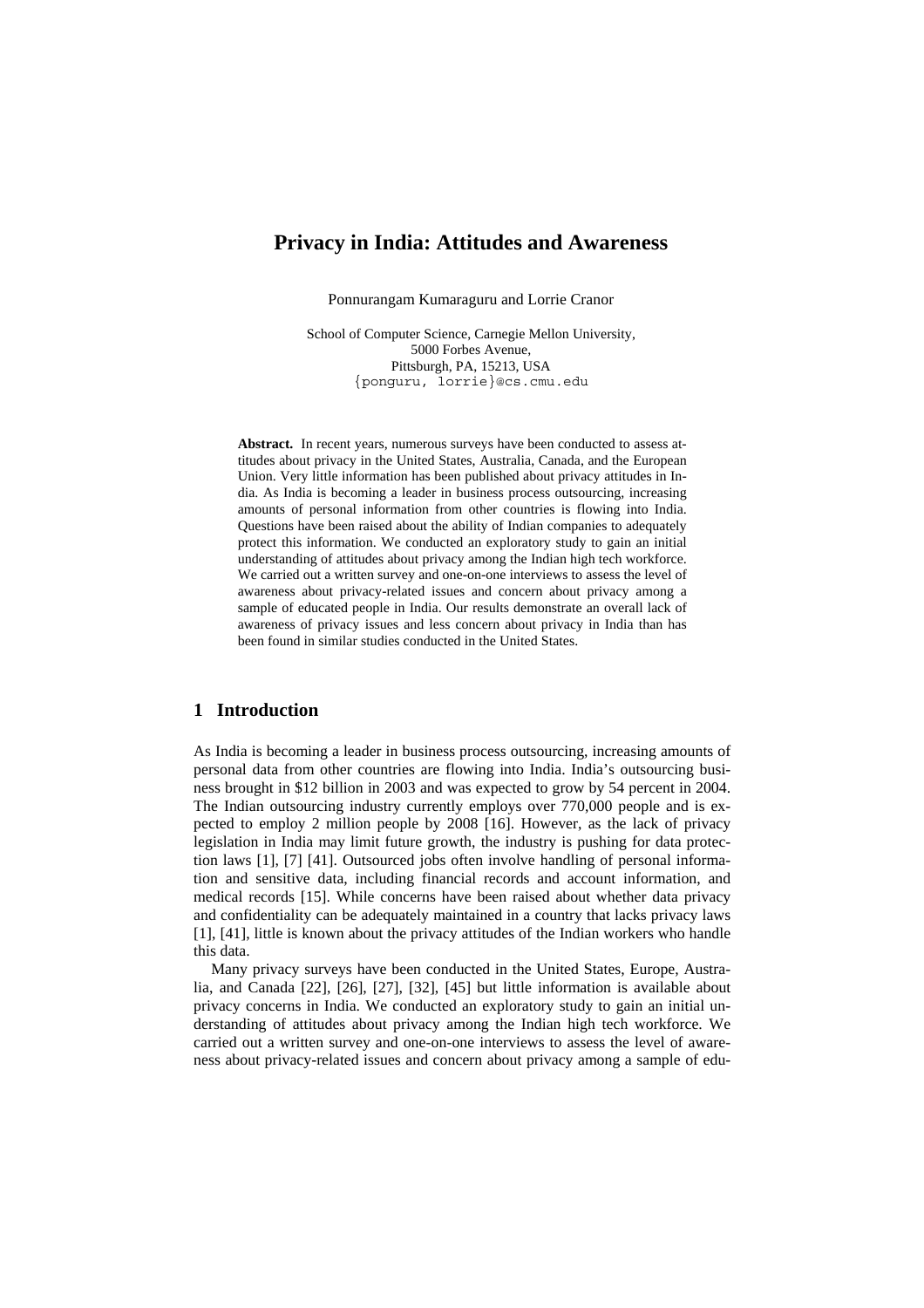cated people in India. We also reviewed privacy policies at Indian web sites to understand the types of privacy protections being offered by Indian companies.

The remainder of this paper is organized as follows: In the next section, we present a general overview of the status of privacy in India. In Section 3, we describe the methodology for our written survey, interviews, and web site survey. We present our results in Section 4 and discuss limitations and future work in Section 5.

# **2 India Today**

India is the world's second most populous country, with about 1 billion inhabitants and a population growth rate of 1.44% annually as of July 2004. India is a country where 70% of the population lives in rural villages and 60% of the population is involved in farming and agriculture [\[30\]](#page-15-6), [\[49\]](#page-16-2). The Gross Domestic Product (GDP) per capita purchasing power parity of India is about \$2,900 [\[49\]](#page-16-2). New technologies that have brought with them increased privacy concerns in other parts of the world have been introduced more slowly in India than in Western countries.

As shown in Figure 1, Internet penetration in India has lagged significantly behind the US. While 55.13% of the US population were Internet users in 2003, only 1.74% of the Indian population were Internet users. The 2003 level of Internet penetration in India is similar to the level of Internet penetration in the US in 1993. In addition, there is a large difference between the US and India in deployment of both landline and mobile telephone lines. In 2003 there were 65 landline telephone lines and 47 mobile telephone lines for every 100 US inhabitants, while in India there were only 4 land line telephone lines and 1 mobile telephone line [\[33\]](#page-15-7), [\[34\]](#page-15-8).



*Figure 1: Internet penetration in India and the US.*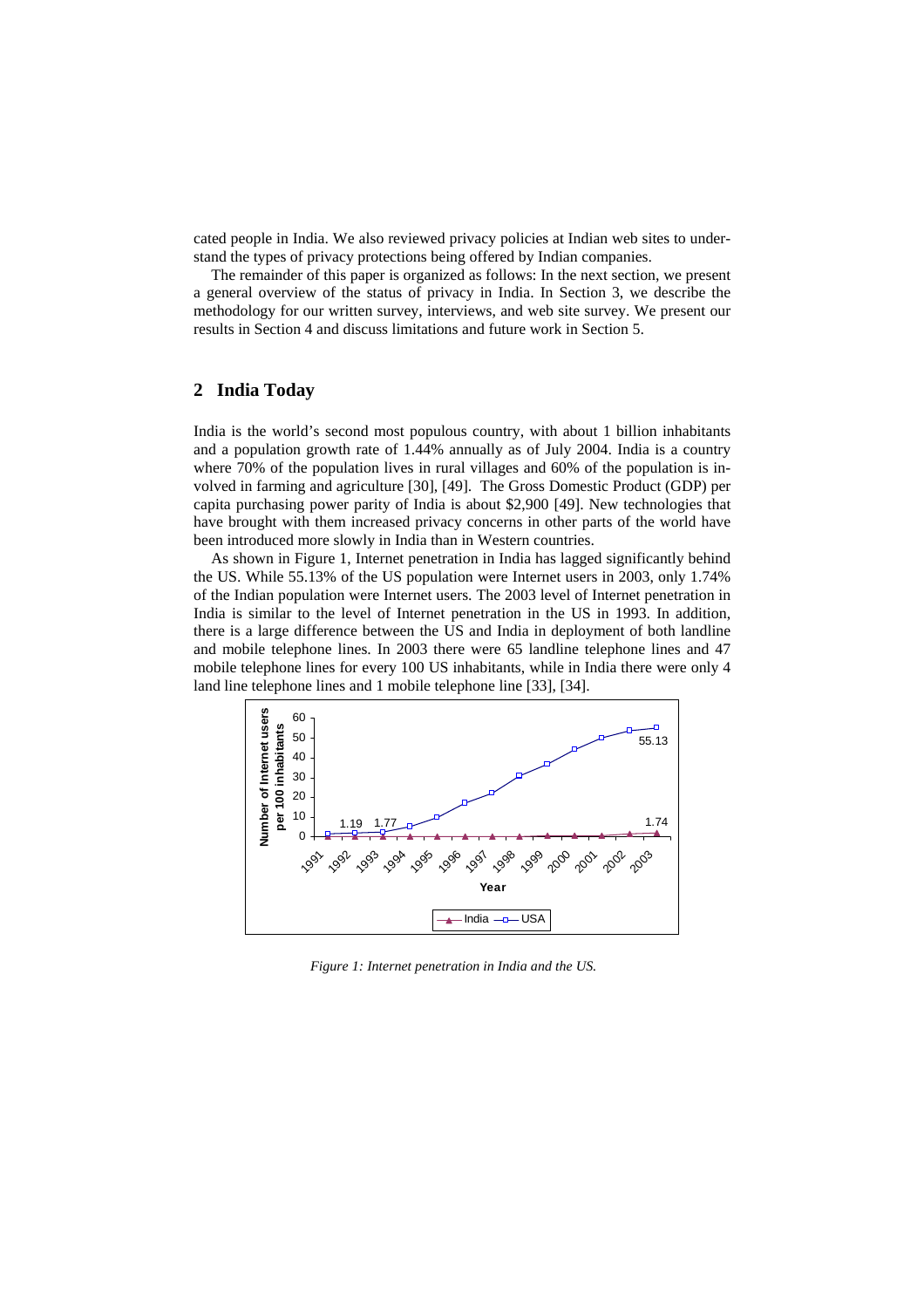#### **2.1. Law**

The Constitution of India, ratified in 1950, does not explicitly recognize the right to privacy [\[28\]](#page-15-9). However, the Supreme Court first recognized in 1964 that there is a right of privacy implicit in Article 21 of the Constitution, which states, "No person shall be deprived of his life or personal liberty except according to procedure established by law" [\[43\]](#page-16-3). Here there is no mention of the word 'privacy' instead the term 'personal liberty' has been used.

There is no general data protection law in India. In May 2000, the government passed the Information Technology Act (IT Act 2000), a set of laws intended to provide a comprehensive regulatory environment for electronic commerce. However the Act has no provision for protection of personal data [[13\]](#page-14-2). It has been used to argue some privacy-related cases; however, its applicability is quite limited. For example, while the IT Act 2000 does not prohibit the use of hidden surveillance cameras, it does prohibit the electronic transmittal of obscene images, including those obtained through the use of hidden cameras. With the increasing use of cell phone cameras in Indian cities, the issue of video voyeurism has been gaining significant attention [[14\]](#page-14-3), [\[42\]](#page-16-4).

In the last few years there have been discussions about creating privacy laws in India. As more and more companies from other countries are conducting business in India, there is an increase in concern about the lack of privacy laws in India [[44\]](#page-16-5). Proposals are being considered for a law that would mandate privacy protections for data from other countries that is handled by India's outsourcing industry [\[41\]](#page-16-0). In the mean time, in response to recent incidents in which Indian outsourcing industry workers allegedly used personal information about customers of US companies to steal money from those customers, India's National Association of Software and Service Companies (NASSCOM) announced in April 2005, that it has begun creating a database of all employees working in the outsourcing industry. Called "Fortress India," this database will allow employers to screen out potential workers who have criminal records [\[8\]](#page-14-4),[\[37\]](#page-16-6).

## **2.2. Culture**

Indian culture may play a significant role in shaping attitudes about privacy. Cultural values are known to affect a population's attitudes about privacy [\[3\]](#page-14-5), [\[6\]](#page-14-6), [\[17\]](#page-15-10), [[39\]](#page-16-7), [\[40\]](#page-16-8). Hofstede developed a number of cultural values indices to measure cultural differences between societies. According to Hofstede, India is a *collectivist* society with lower Individualism Index (IDV) and higher Power Distance Index (PDI) compared to the US, which is an *individualist* society with higher IDV and lower PDI. Hofstede has shown that individuals in collectivist societies have more trust and faith in other people than individuals in individualist societies [[19\]](#page-15-11), [\[20\]](#page-15-12).

Anecdotal evidence of Indians' tendency to trust that their personal information will not be misused can be found in recent Indian popular press reports that Indians are largely unaware of the extent to which databases of personal information are sold and traded among companies. When informed of this practice, the press reports that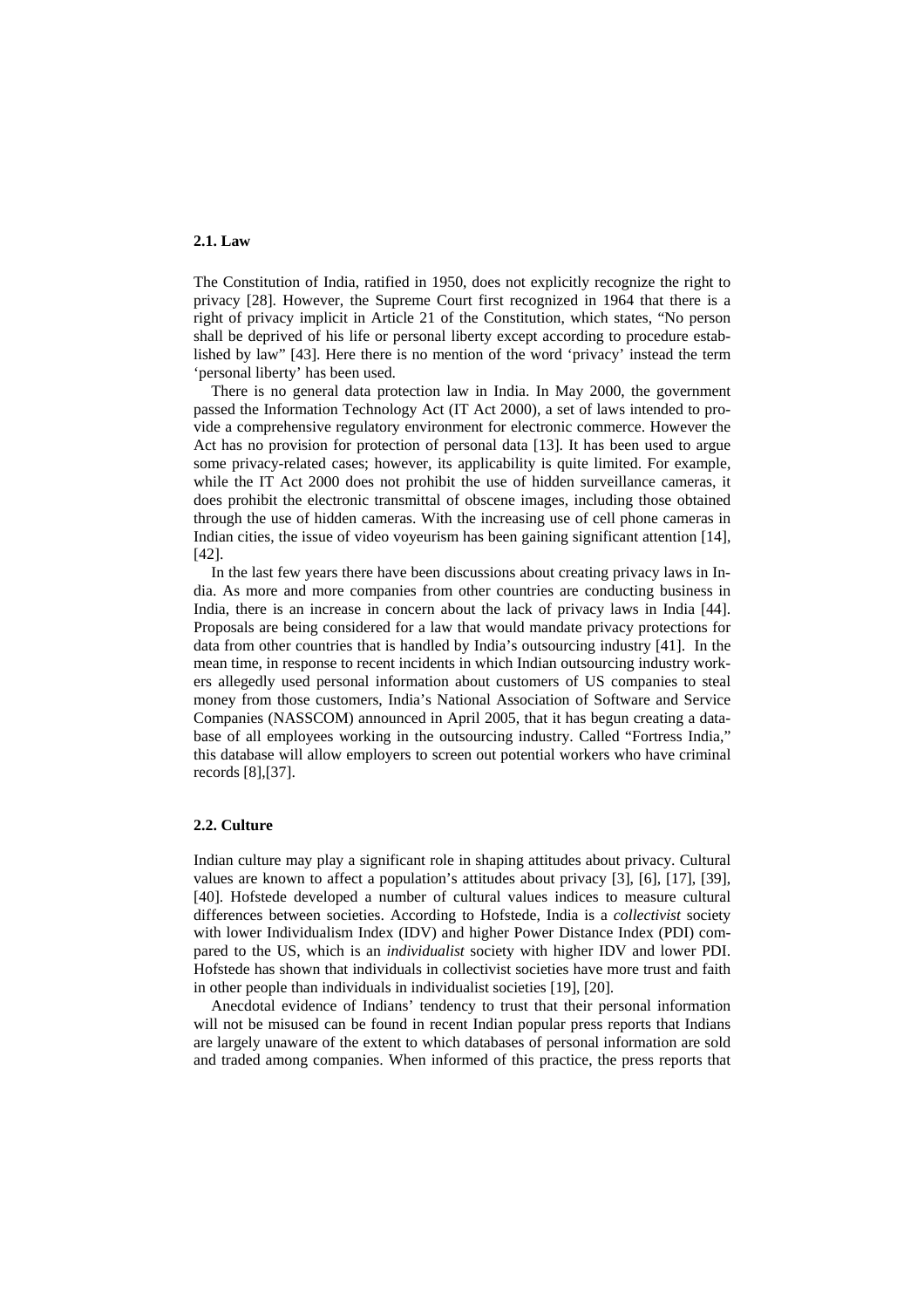individuals are often shocked and outraged. Recently, news magazine *India Today,* featured a cover story titled "Privacy on Sale," illustrated with a cover photo of a man with a bar code stamped on his head [[5\]](#page-14-7). *The Times of India* featured a special report on "The Death of Privacy" [\[47\]](#page-16-9). Similar stories have been showing up in the Western press for several years, but have only recently appeared in India.

The Indian joint family tradition [\[48\]](#page-16-10), in which it is common for households to include multiple brothers, their wives, and their children (all living in a relatively small house by US standards), results in more routine sharing of personal information among a wider group of people than is typical in the US. Information that might typically be disclosed only to one's spouse or parents in the US is more frequently shared among uncles, aunts, and cousins in India. In addition, as it is common for Indian businesses to be owned and operated by large extended families, personal financial information is typically shared fairly widely among Indians.

## **3. Methodology**

Our study included a survey, mental model interviews, and a review of web site privacy policies, all conducted during the summer of 2004. The methodology we used for each part of our study is explained below.

#### **3.1 Survey**

We developed a survey questionnaire to provide insights into attitudes about privacy of the Indian high tech workforce and technical students. We developed our survey instrument such that questions were comparable to questions on similar surveys administered in the US [\[10\]](#page-14-8), [[11\]](#page-14-9), [\[18\]](#page-15-13), [[23\]](#page-15-14), [\[24\]](#page-15-15), [25\]](#page-15-16), [\[26\]](#page-15-3), [\[27\]](#page-15-4), [\[36\]](#page-15-17). We developed our survey and pre-tested it on a sample of 30 students, professors and professionals. After refining our survey, we distributed 550 survey questionnaires at 12 companies and three universities in two Indian cities—Chennai and Hyderabad located in two different states (TamilNadu and Andhra Pradesh). Students were given about 20 minutes of class time to complete their surveys. Surveys were left with professors and professionals, and collected about a week later. We obtained 419 completed surveys (response rate of 76%). We eliminated surveys from 12 respondents who did not answer at least two of our six demographic questions, leaving us with 407 respondents in our sample.

Motivated by concerns about whether the Indian outsourcing industry can properly protect the personal data it handles, we decided to focus our survey on members of the Indian high tech workforce and students who might someday be employed by the outsourcing industry. Our sample included undergraduate students, graduate students, and professors from top Indian technical universities, as well as professionals. Although we did not restrict our sample to individuals currently employed by the outsourcing industry, we believe our survey respondents and interviewees have similar educational and socio-economic backgrounds as people employed by the outsourcing industry. In addition, students at the universities we surveyed are being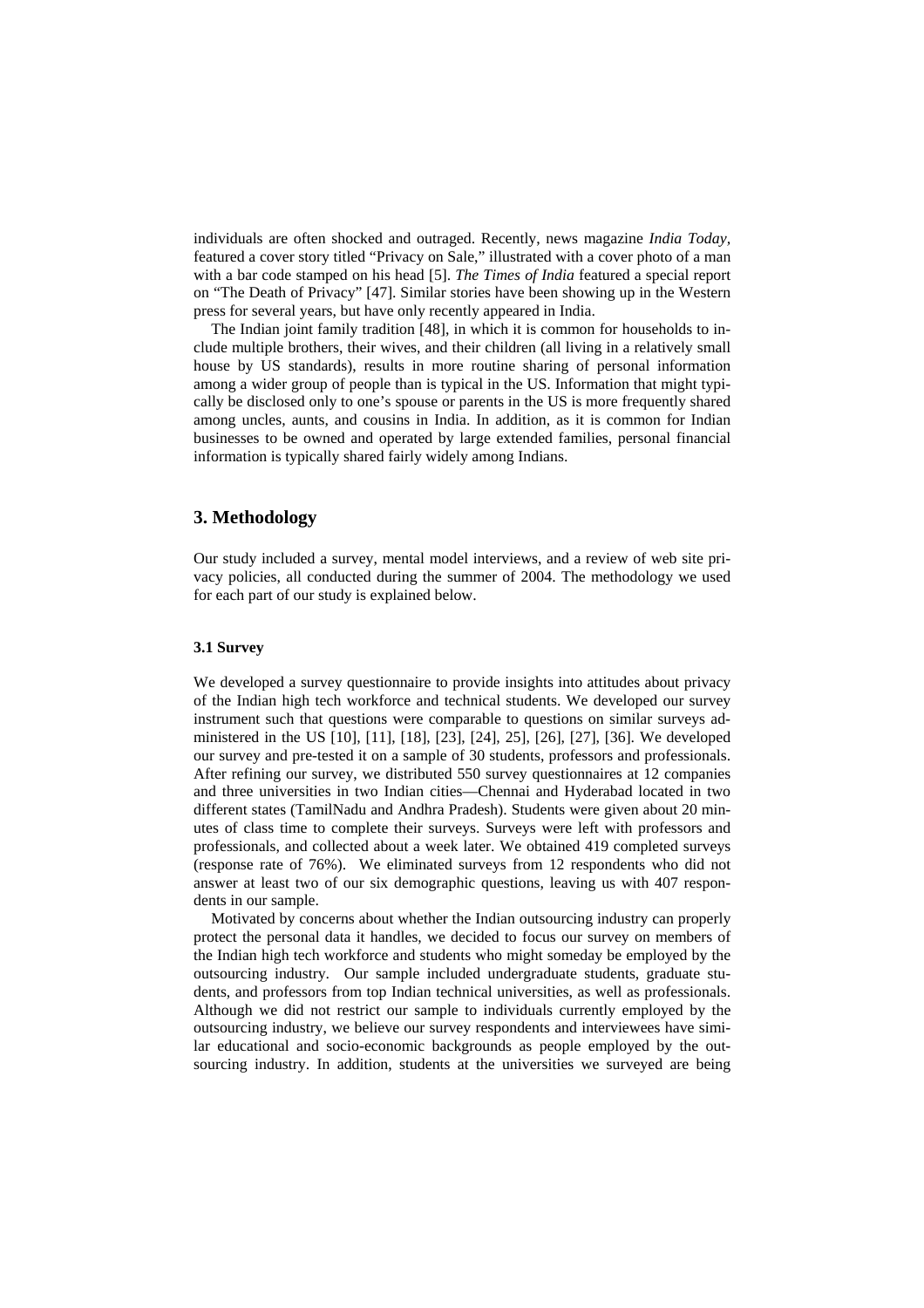recruited by the outsourcing industry. Ninety percent of our respondents were IT students or professionals.

Our sample is not statistically representative of any particular Indian community or of Indian Internet users. The average household income of our respondents was high by Indian standards, and our respondents were mostly well-educated and experienced Internet users. We believe that while not statistically representative, our sample is important for understanding workers in the outsourcing industry as well as the increasing more educated Indian high tech workforce. Table 1 summarizes the demographics of our sample.

| Percentage<br>Age<br>Less than 18 years<br>3.44<br>60.20<br>18 - 24 years<br>25 - 29 years<br>22.36<br>10.57<br>30 - 39 years<br>1.47<br>$40 - 49$ years<br>$50 - 64$ years<br>1.47<br>0.49<br>No answer<br><b>Sex</b><br>Male<br>75.68<br>Female<br>24.32<br>No answer<br>0.00<br><b>Education</b><br>0.25<br>Less than High school<br>Higher School<br>8.85<br>Some College<br>6.14<br>College Graduate<br>49.39<br>33.42<br><b>Post Graduation</b><br>Doctorate<br>1.23<br>0.74<br>No answer<br>Household annual income<br>Less than \$890<br>10.57<br>Between \$891 and \$1560<br>10.07<br>Between \$1561 and \$2220<br>9.83<br>Between \$2221 and \$3330<br>11.30<br>Between \$3331 and \$4440<br>10.57 |  |  |
|--------------------------------------------------------------------------------------------------------------------------------------------------------------------------------------------------------------------------------------------------------------------------------------------------------------------------------------------------------------------------------------------------------------------------------------------------------------------------------------------------------------------------------------------------------------------------------------------------------------------------------------------------------------------------------------------------------------|--|--|
|                                                                                                                                                                                                                                                                                                                                                                                                                                                                                                                                                                                                                                                                                                              |  |  |
|                                                                                                                                                                                                                                                                                                                                                                                                                                                                                                                                                                                                                                                                                                              |  |  |
|                                                                                                                                                                                                                                                                                                                                                                                                                                                                                                                                                                                                                                                                                                              |  |  |
|                                                                                                                                                                                                                                                                                                                                                                                                                                                                                                                                                                                                                                                                                                              |  |  |
|                                                                                                                                                                                                                                                                                                                                                                                                                                                                                                                                                                                                                                                                                                              |  |  |
|                                                                                                                                                                                                                                                                                                                                                                                                                                                                                                                                                                                                                                                                                                              |  |  |
|                                                                                                                                                                                                                                                                                                                                                                                                                                                                                                                                                                                                                                                                                                              |  |  |
|                                                                                                                                                                                                                                                                                                                                                                                                                                                                                                                                                                                                                                                                                                              |  |  |
|                                                                                                                                                                                                                                                                                                                                                                                                                                                                                                                                                                                                                                                                                                              |  |  |
|                                                                                                                                                                                                                                                                                                                                                                                                                                                                                                                                                                                                                                                                                                              |  |  |
|                                                                                                                                                                                                                                                                                                                                                                                                                                                                                                                                                                                                                                                                                                              |  |  |
|                                                                                                                                                                                                                                                                                                                                                                                                                                                                                                                                                                                                                                                                                                              |  |  |
|                                                                                                                                                                                                                                                                                                                                                                                                                                                                                                                                                                                                                                                                                                              |  |  |
|                                                                                                                                                                                                                                                                                                                                                                                                                                                                                                                                                                                                                                                                                                              |  |  |
|                                                                                                                                                                                                                                                                                                                                                                                                                                                                                                                                                                                                                                                                                                              |  |  |
|                                                                                                                                                                                                                                                                                                                                                                                                                                                                                                                                                                                                                                                                                                              |  |  |
|                                                                                                                                                                                                                                                                                                                                                                                                                                                                                                                                                                                                                                                                                                              |  |  |
|                                                                                                                                                                                                                                                                                                                                                                                                                                                                                                                                                                                                                                                                                                              |  |  |
|                                                                                                                                                                                                                                                                                                                                                                                                                                                                                                                                                                                                                                                                                                              |  |  |
|                                                                                                                                                                                                                                                                                                                                                                                                                                                                                                                                                                                                                                                                                                              |  |  |
|                                                                                                                                                                                                                                                                                                                                                                                                                                                                                                                                                                                                                                                                                                              |  |  |
|                                                                                                                                                                                                                                                                                                                                                                                                                                                                                                                                                                                                                                                                                                              |  |  |
|                                                                                                                                                                                                                                                                                                                                                                                                                                                                                                                                                                                                                                                                                                              |  |  |
|                                                                                                                                                                                                                                                                                                                                                                                                                                                                                                                                                                                                                                                                                                              |  |  |
|                                                                                                                                                                                                                                                                                                                                                                                                                                                                                                                                                                                                                                                                                                              |  |  |
|                                                                                                                                                                                                                                                                                                                                                                                                                                                                                                                                                                                                                                                                                                              |  |  |
|                                                                                                                                                                                                                                                                                                                                                                                                                                                                                                                                                                                                                                                                                                              |  |  |
| Greater than \$4441<br>26.54                                                                                                                                                                                                                                                                                                                                                                                                                                                                                                                                                                                                                                                                                 |  |  |
| $\overline{2}$ 1.13<br>No answer                                                                                                                                                                                                                                                                                                                                                                                                                                                                                                                                                                                                                                                                             |  |  |
| Profession                                                                                                                                                                                                                                                                                                                                                                                                                                                                                                                                                                                                                                                                                                   |  |  |
| Computer related<br>45.45                                                                                                                                                                                                                                                                                                                                                                                                                                                                                                                                                                                                                                                                                    |  |  |
| Manufacturing<br>0.00                                                                                                                                                                                                                                                                                                                                                                                                                                                                                                                                                                                                                                                                                        |  |  |
| Teaching / Research<br>7.13                                                                                                                                                                                                                                                                                                                                                                                                                                                                                                                                                                                                                                                                                  |  |  |
| Student<br>44.72                                                                                                                                                                                                                                                                                                                                                                                                                                                                                                                                                                                                                                                                                             |  |  |
| Others<br>2.70                                                                                                                                                                                                                                                                                                                                                                                                                                                                                                                                                                                                                                                                                               |  |  |

*Table 1 : Characteristics of the sample (Annual Income calculated with \$ 1 = Rs.45).* 

## **3.2 Interviews**

We conducted one-on-one interviews to gain insights into the mental models people hold about privacy [[35\]](#page-15-18), [[38\]](#page-16-11). We recorded interviews with 29 subjects and produced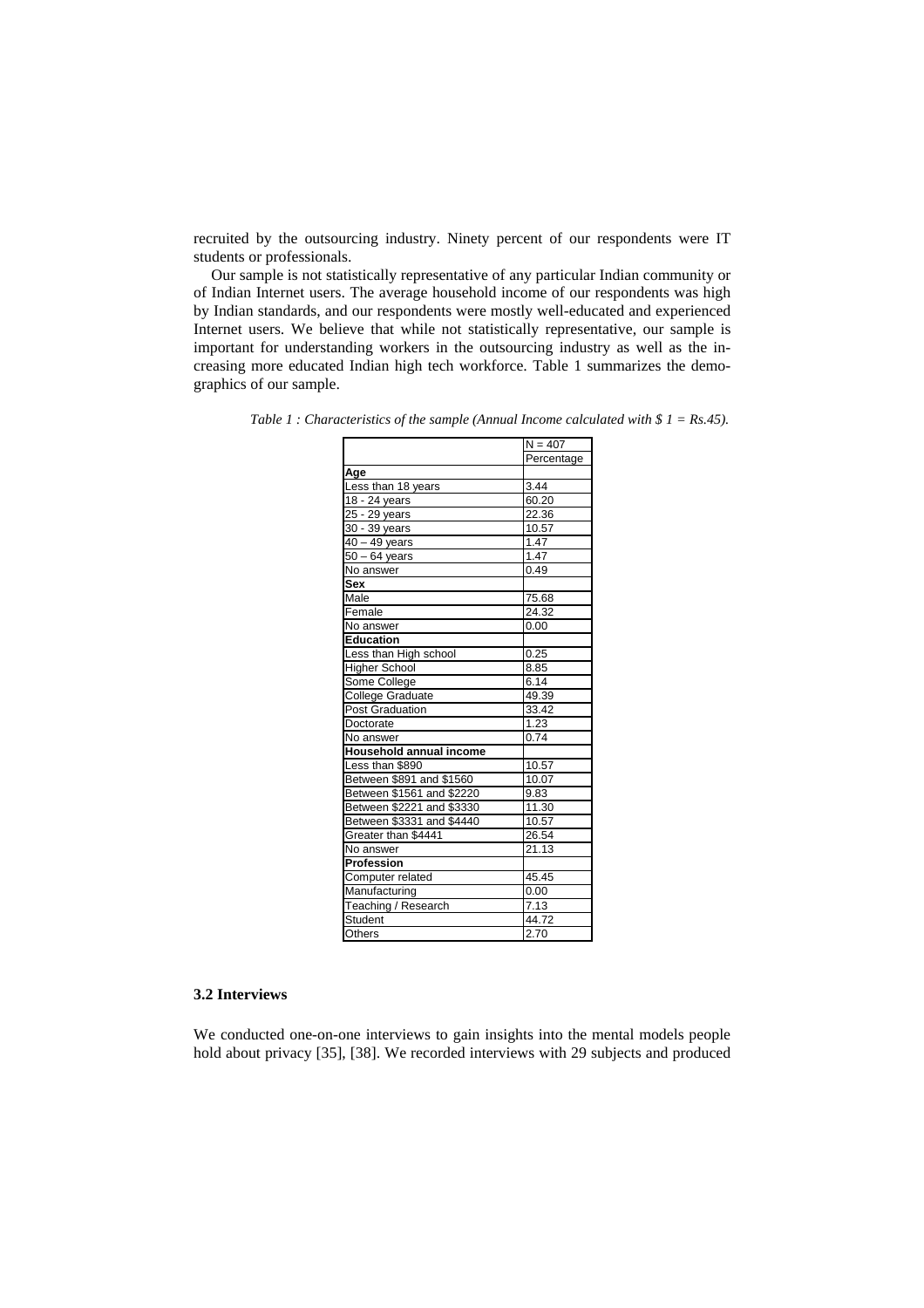text transcripts. The interviews contained 17 open ended questions organized in several categories: *general understanding of privacy and security, security and privacy of computerized data, knowledge of risks and protection against privacy risks, knowledge of data sharing and selling in organizations and government, and demographics.* No personal information (name, email address, etc.) that would re-identify any individual was collected. We also used randomly generated numbers to identify the subjects in our notes so that the privacy of the subjects can be completely maintained.

Subjects were recruited who were at least 23 years old, with at least a Bachelor's degree, and at least 6 months work experience. The interviews were conduced in Chennai and Hyderabad, but many of the subjects were originally from other cities in India. Sixty-two percent of the subjects were male and 38% were female. The subjects ranged in age from 23 to 65 (75% were in the 23-35 category and 25% were in the 36-65 category). The average work experience was nine years. Thirty-one percent of subjects had only a bachelor's degree while others held graduate or professional degrees. Thirty-eight percent of subjects work in technical fields while 62% work in non-technical fields such as linguistics, accounting, and the arts. In this paper we refer only briefly to this interview study. A complete report of this study will be published elsewhere.

### **3.3. Website Privacy Policy Survey**

We surveyed 89 web sites selected from the Google Indian shopping directory to determine whether they included privacy policies and what privacy protections were offered. At the time of our survey in the summer of 2004, 94 web sites were listed in this directory; however, five were unreachable [\[21\]](#page-15-19). For each privacy policy that we found, we recorded detailed information about the policy, (similar to the information gathered by Adkinson et al in their 2001 survey of American web sites [[2\]](#page-14-10)) including whether the site had a privacy seal, whether there was a corresponding P3P policy, whether the site collected personal information, whether the site shared personal information with third parties, and the choice options provided.

We selected the Google Indian shopping directory because it provides a list of ecommerce web sites that primarily serve the Indian market. Because most commercial Indian web sites have *.com* domains, they are difficult to identify, and *whois* information is not always a reliable indicator as to the market served. In future work it would be useful to survey the most popular web sites actually visited by people connecting to the Internet from India, although we expect that the most popular site list is dominated by non-Indian sites.

# **4. Analysis**

In this section, we present our analysis of general privacy concerns, posting personal information, comfort level sharing different types of data, web privacy policies, trust in businesses and government, and web cookies.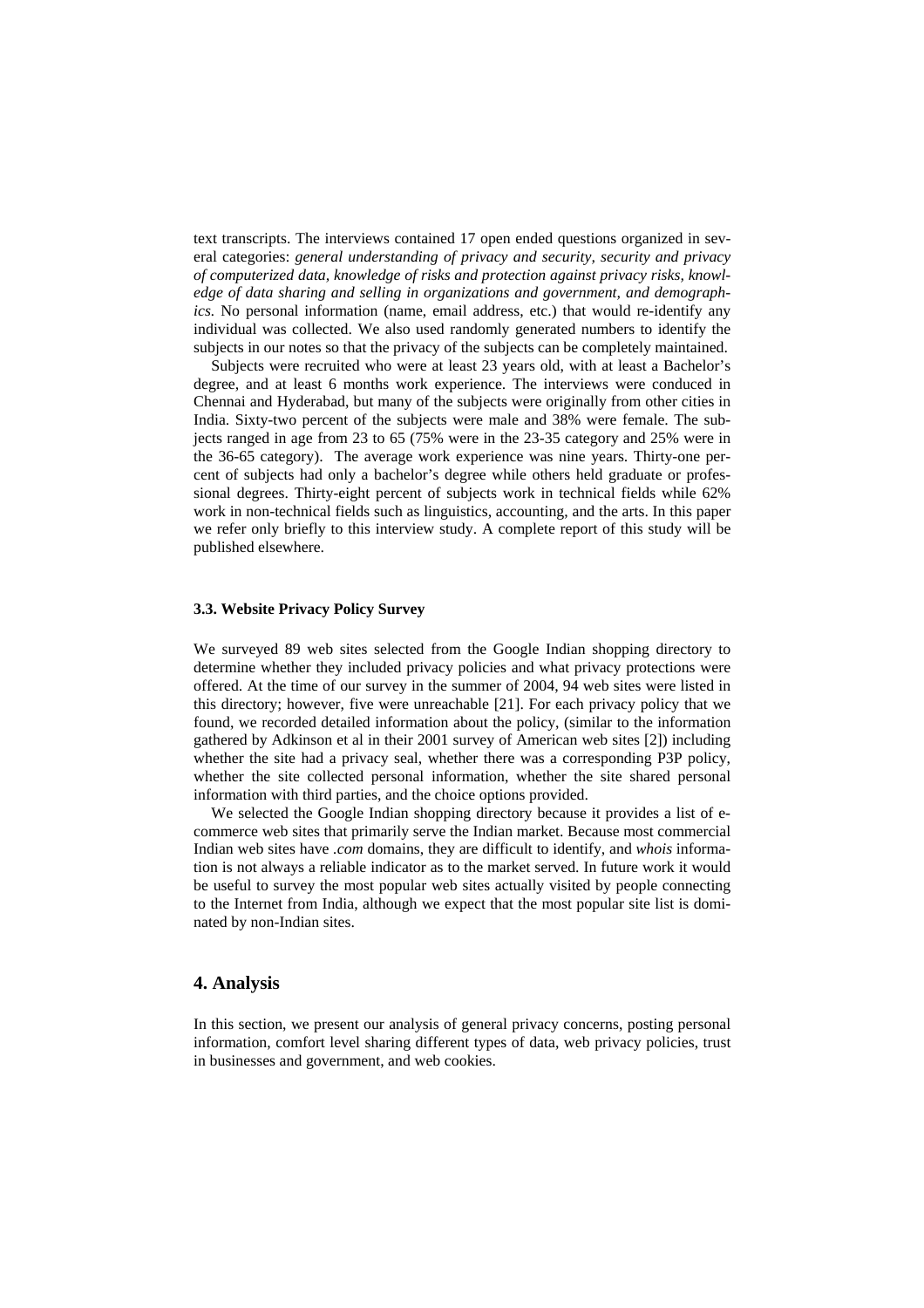We found no statistically significant differences between men and women, or between students and professionals, in the responses to the questions presented here. Therefore, we provide only the results for the complete set of 407 respondents. Throughout this paper we report our results as valid percentages.<sup>1</sup>

#### **4.1 General Privacy Concerns**

Alan Westin has used a number of standard survey questions about privacy concern to track changing attitudes about privacy in America since 1970 [\[51\]](#page-16-12). Similar questions have also been asked on other surveys [\[10\]](#page-14-8).

We included a number of questions on our survey that had been included on Westin's surveys and other surveys of American Internet users. One question asked subjects to report their level of concern about personal privacy, and another asked subjects to report their level of concern about personal privacy on the Internet. Seventy-six percent of Indian respondents were very or somewhat concerned about personal privacy and 80% were very or somewhat concerned about personal privacy on the Internet.

We compared our results with the results of a 1998 AT&T study of American Internet users drawn from a panel of readers of *FamilyPC* magazine, and found overall a lower level of concern among the Indian sample than among the American sample, as shown in Figure 2. Although we are comparing results of surveys administered over five years apart, we believe this comparison is still useful. The trend across several American surveys administered between 1994 and 2003 has been towards increasing levels of general privacy concern [[25\]](#page-15-16). However, as individuals gain more Internet experience, their concerns about *online* privacy tend to decrease [\[3\]](#page-14-5). By comparing our sample with an earlier US sample, we are able to do a comparison between individuals with similar levels of Internet experience. In our sample, 27% of respondents had used the Internet for five years or more, and 16% had used it for two years or less. In the AT&T sample, 28% of respondents had used the Internet for five years or more and 23% had used it for two years or less. In addition, 67% of our respondents said they used the Internet several times a day and 13% said they used it once a day. In the AT&T sample, 65% said they used the Internet several times a day and 18% said they used it once a day.

<span id="page-6-0"></span><sup>&</sup>lt;sup>1</sup> Valid percent is the percentage calculated after removing those surveys that had missing answers for the particular question. The complete questionnaire and the responses for each question can be obtained from the authors upon request.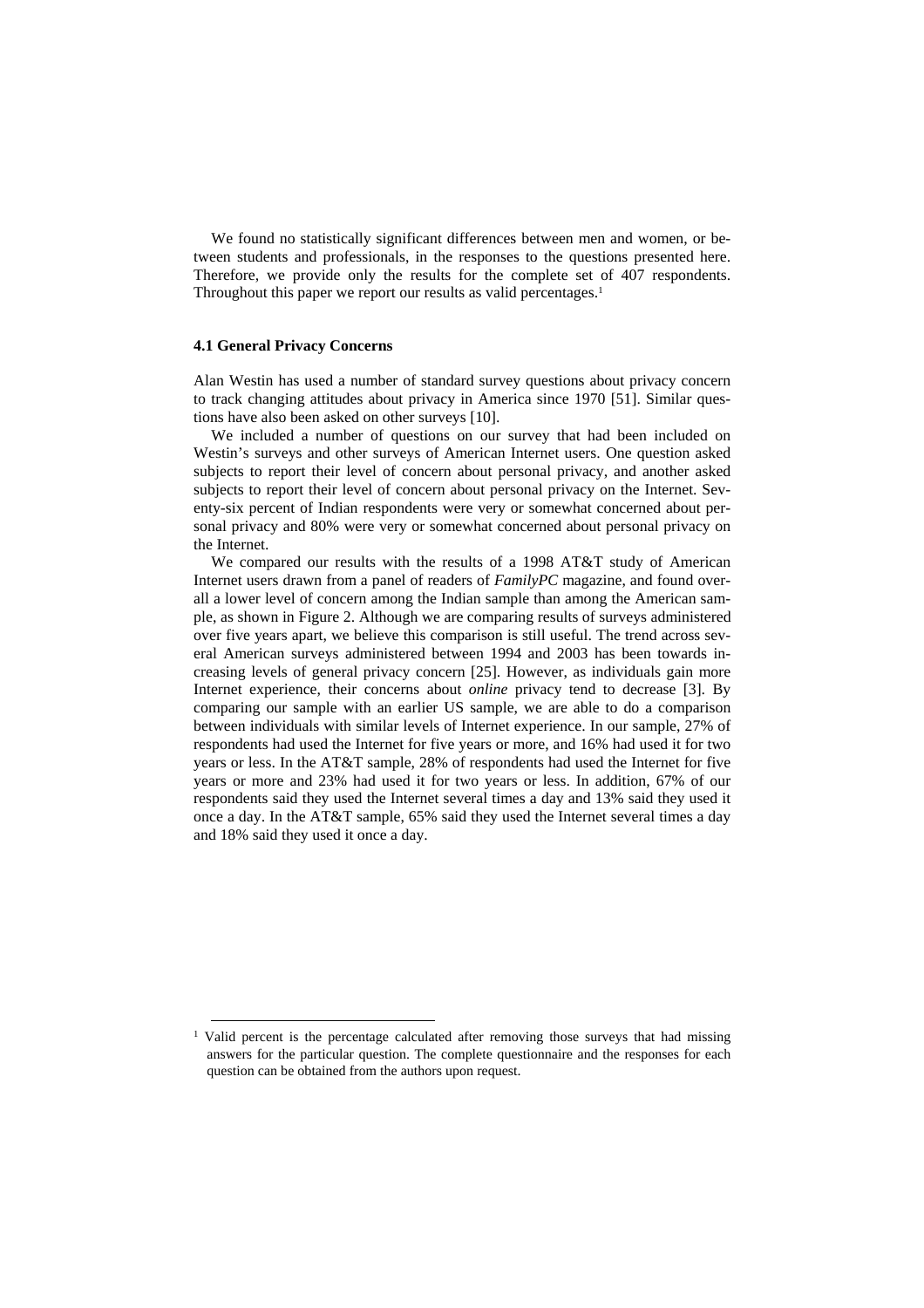

*Figure 2: General and Internet privacy concern in India, compared with 1998 survey of American Internet users [\[10\]](#page-14-8)* 

### **4.2 Posting Personal Information**

We asked several questions to gauge attitudes about common situations in India in which personal information is not well protected. Two of these situations involve the posting of personal information in public places.

One question asked students whether they were concerned about the posting of students' grades along with their full names on public notice boards on university campuses. This remains a common practice in India, although American universities now prohibit it (indeed, the practice is illegal for federally-funded institutions under the Family Educational Rights and Privacy Act). Some Indian universities even post grades on public web sites [[29\]](#page-15-20). We found that 21% of the respondents we surveyed were very concerned and 32% were somewhat concerned about their university grades being posted, while 27% were not very concerned and 20% were not concerned at all. During discussions with Indian professors we found that many of them were aware that American universities do not publicly post student grades, and some had even unsuccessfully tried to convince their own universities to consider changing their policies on posting grades. While the survey and interviews indicate some level of awareness and concern about this practice, this was not a major concern of most of the people we surveyed.

We also asked respondents about the practice of publicly posting personal information about travelers at Indian railway stations and in train compartments, as shown in Figure 3. The posted information includes the last name, first name, age, gender, boarding station, destination, seat number, and passenger name record number for each passenger. We found even lower levels of concern about this practice than of the public posting of grades. The responses to our questions about public posting of personal information are summarized in Table 2.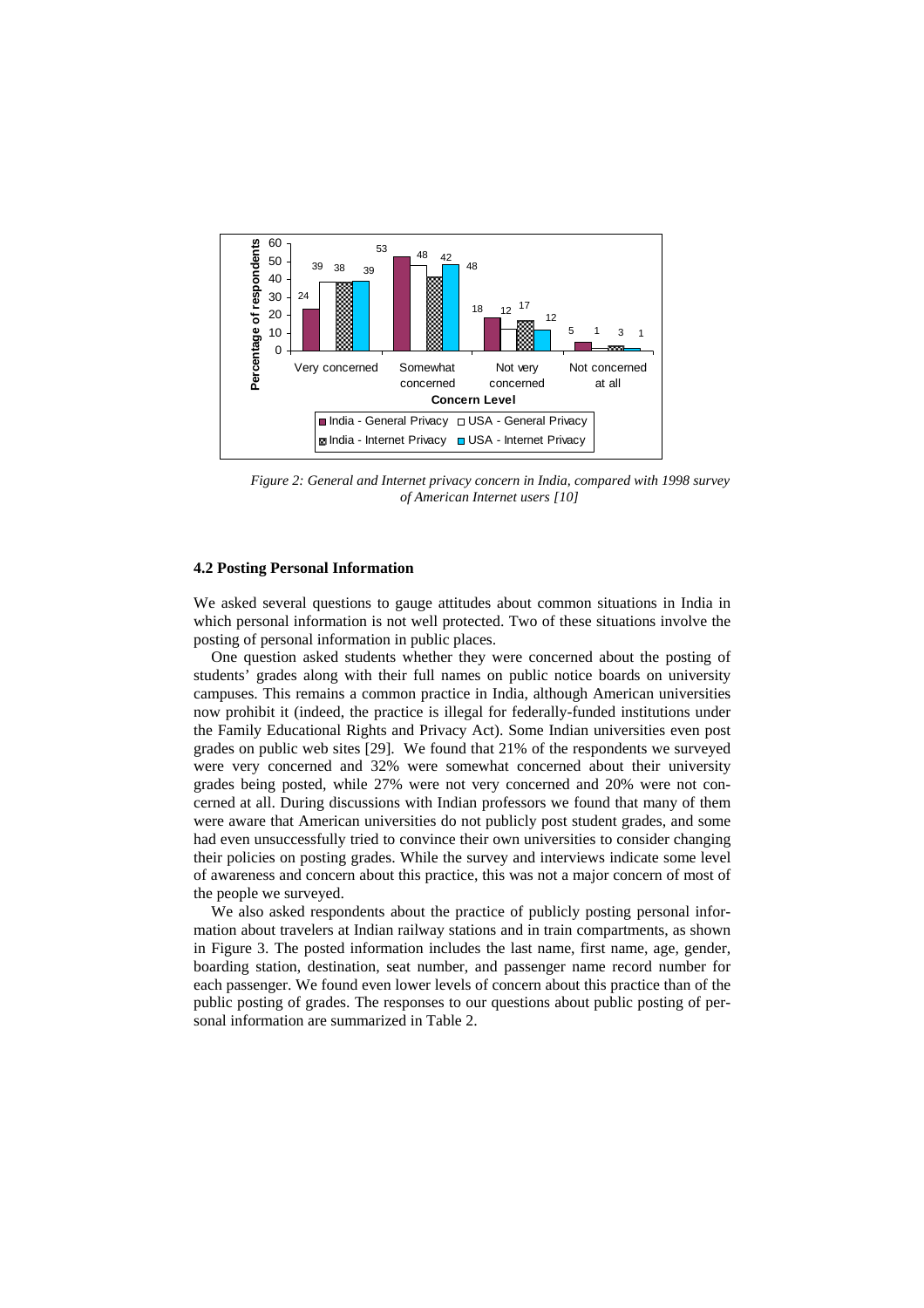

*Figure 3: People checking the reservation charts at an Indian railway station [\[4\]](#page-14-11)*.

|                      | Concern about public | Concern about the    |  |
|----------------------|----------------------|----------------------|--|
|                      | posting of grades    | railway posting      |  |
|                      |                      | personal information |  |
| Very concerned       | 21%                  | 17%                  |  |
| Somewhat concerned   | 32%                  | 23%                  |  |
| Not very concerned   | 27%                  | 34%                  |  |
| Not concerned at all | 20%                  | 26%                  |  |

*Table 2. Level of concern about public posting of personal information* 

## **4.3 Comfort Level Sharing Different Types of Data**

We asked respondents how comfortable they were providing nine specific pieces of information to web sites. We found significant differences in comfort level across the nine types of information. Respondents were most comfortable sharing their age, email address, and health information with web sites. They were least comfortable sharing credit card number, passport number, email and ATM passwords, and annual income.

The 1998 AT&T survey asked a similar question about seven of the nine pieces of information we asked about [[10\]](#page-14-8). Figure 4 compares our results with the AT&T survey results. Overall, our Indian respondents showed a greater level of comfort in sharing personal information with web sites than the American respondents. We expect that a 2004 survey of American Internet users would show increased comfort with sharing some types of information due to increased Internet experience, but lower comfort sharing email address as a result of concerns about spam, which was not nearly as big a problem in 1998. Only 38% of our Indian sample said they were somewhat or very concerned about spam, while 94% of American Internet users surveyed in 2001 said spam was a concern [\[26\]](#page-15-3).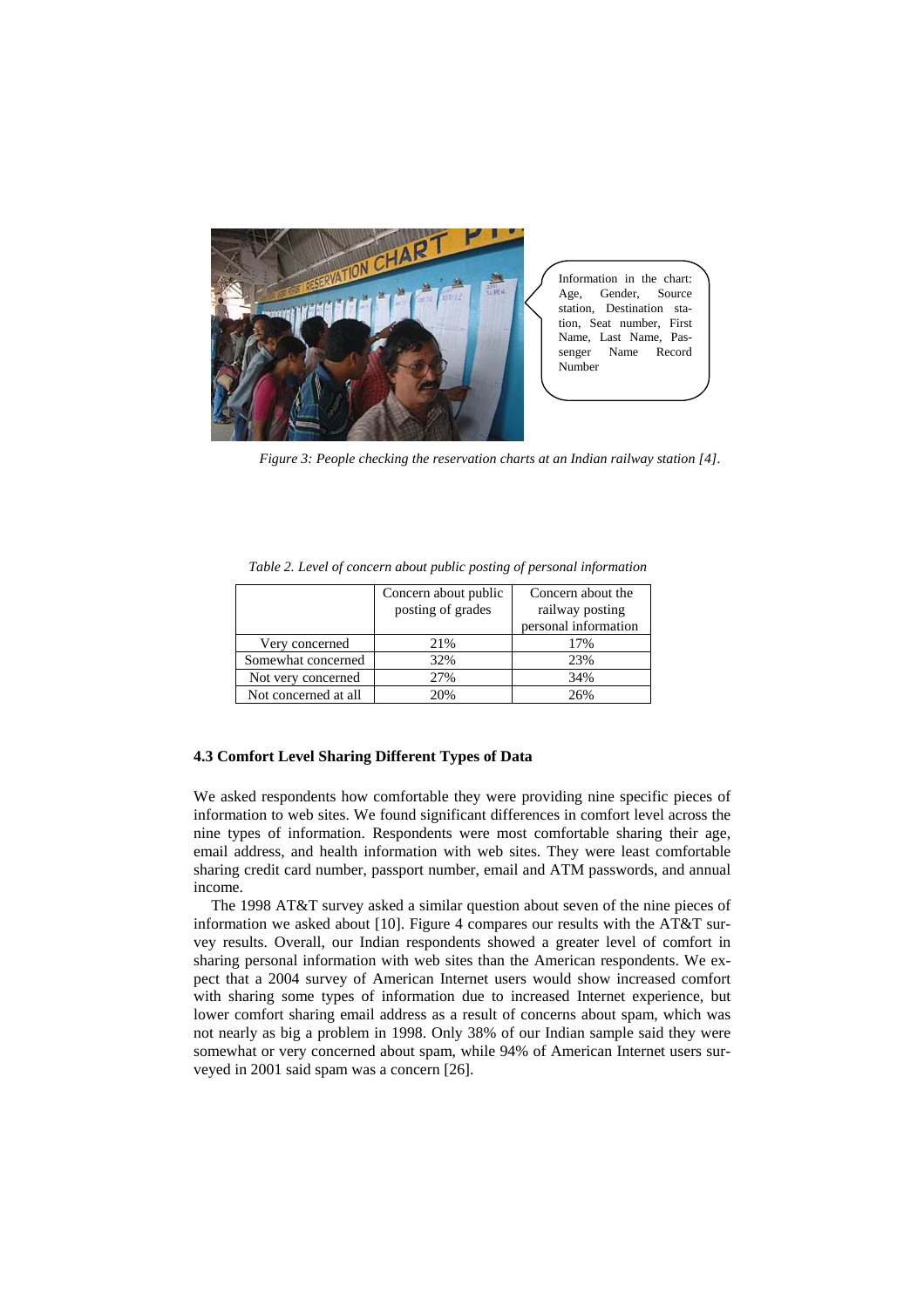

*Figure 4 : Level of concern sharing different data with web sites, Indian survey compared with 1998 survey of American Internet users [\[10\]](#page-14-8)*

The most striking difference between the AT&T survey and our Indian survey is found in the level of comfort people have in sharing health and medical information with web sites. While 29% of our respondents always feel comfortable sharing health information with web sites, only 6% of respondents in the AT&T study said they always feel comfortable sharing this information. Likewise, 33% of respondents in the AT&T study and 21% of respondents in our study never feel comfortable sharing health information with web sites. More work is needed to understand why Indians are more comfortable sharing health information than Americans; however, we suspect it may have to do with Americans' concerns about job discrimination and health insurance. Few Indian workers currently have health insurance.

Similar to the AT&T study, we found significant differences in sensitivity to sharing three types of contact information: postal mail address, phone number, and email address. As shown in Table 3, our respondents were most comfortable sharing email address and least comfortable sharing phone number [\[10\]](#page-14-8).

|                            | Postal mail<br>address | Email address | Phone number |
|----------------------------|------------------------|---------------|--------------|
| Always feel comfortable    | 16%                    | 30%           | 14%          |
| Usually feel comfortable   | 27%                    | 30%           | 12%          |
| Sometimes feel comfortable | 29%                    | 27%           | 26%          |
| Rarely feel comfortable    | 16%                    | 8%            | 20%          |
| Never feel comfortable     | 12%                    | 6%            | 29%          |

*Table 3 : Comfort level sharing contact information with web sites*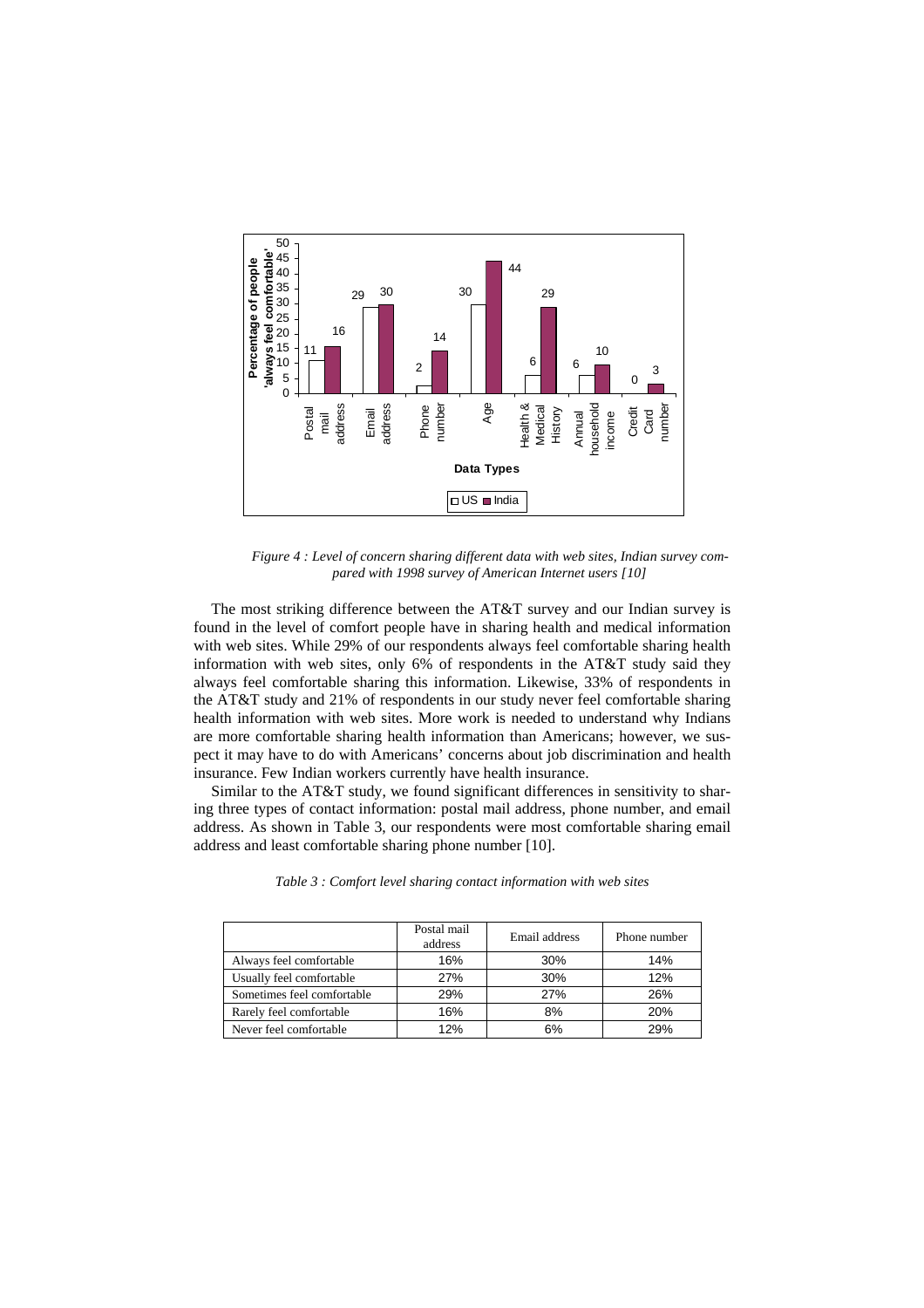Our interviews provided further evidence of a relatively high level of comfort among Indians for sharing personal information. One subject said, "I am not concerned about others knowing about my physical mail address or email address but I am concerned if they get to know my credit card details." Another commented, "… my friends and family members know most of my information including financial and medical information." A third offered a comment that seemed to capture the views of many of our subjects, "As an Indian mentality we always like to share things."

#### **4.4 Web Privacy Policies**

In the US, there has been increasing pressure from the Federal Trade Commission for web sites to post privacy policies. In addition, companies in some regulated industries are required to post privacy notices. As of 2001, 83% of US commercial web sites had posted privacy policies [\[2\]](#page-14-10), up from 66% in 1999 [\[12\]](#page-14-12). There are no requirements for Indian web sites to post privacy policies. However, as privacy policies are becoming increasingly expected on commercial web sites around the world, Indian web sites are beginning to post them. We examined 89 Indian e-commerce websites listed in the Google Indian shopping directory and found that only 29% had posted privacy policies. None of the Indian web sites were P3P (Platform for Privacy Preferences) enabled [\[9\]](#page-14-13), while 5% of the American web sites that collected personallyidentifiable information were P3P-enabled in 2001. Only one of the Indian web sites had a privacy seal, while 11% of American web sites had privacy seals in 2001, up from 8% in 2000 [[2\]](#page-14-10).

The Indian sites that posted privacy policies reported similar data practices as reported by American web sites in 2001. One of the most important differences was that Indian sites were much less likely than American sites to offer opt-out opportunities. A larger sample of Indian web sites is needed to do a meaningful comparison of more detailed online privacy practices.

Some of the privacy policies found on Indian web sites did not actually contain much information about the web site's privacy practices. For example, one privacy policy explained only the customers' responsibilities and not the company's responsibilities:

> The Customers shall not disclose to any other person, in any manner whatsoever, any information relating to [this website] … or its affiliates of a confidential nature obtained in the course of availing the services through the website. Failure to comply with this obligation shall be deemed a serious breach of the terms ….

Given that privacy policies are uncommon on Indian web sites and rarely offer consumers any choices, we were not surprised to find that 35% of our respondents said they never read privacy policies and only 27% or our respondents said they sometimes or always read privacy policies. A 2001 US study found that 17% of American Internet users report never reading privacy policies and 36% report sometimes or always reading privacy policies [\[11\]](#page-14-9). It is unclear whether the apparently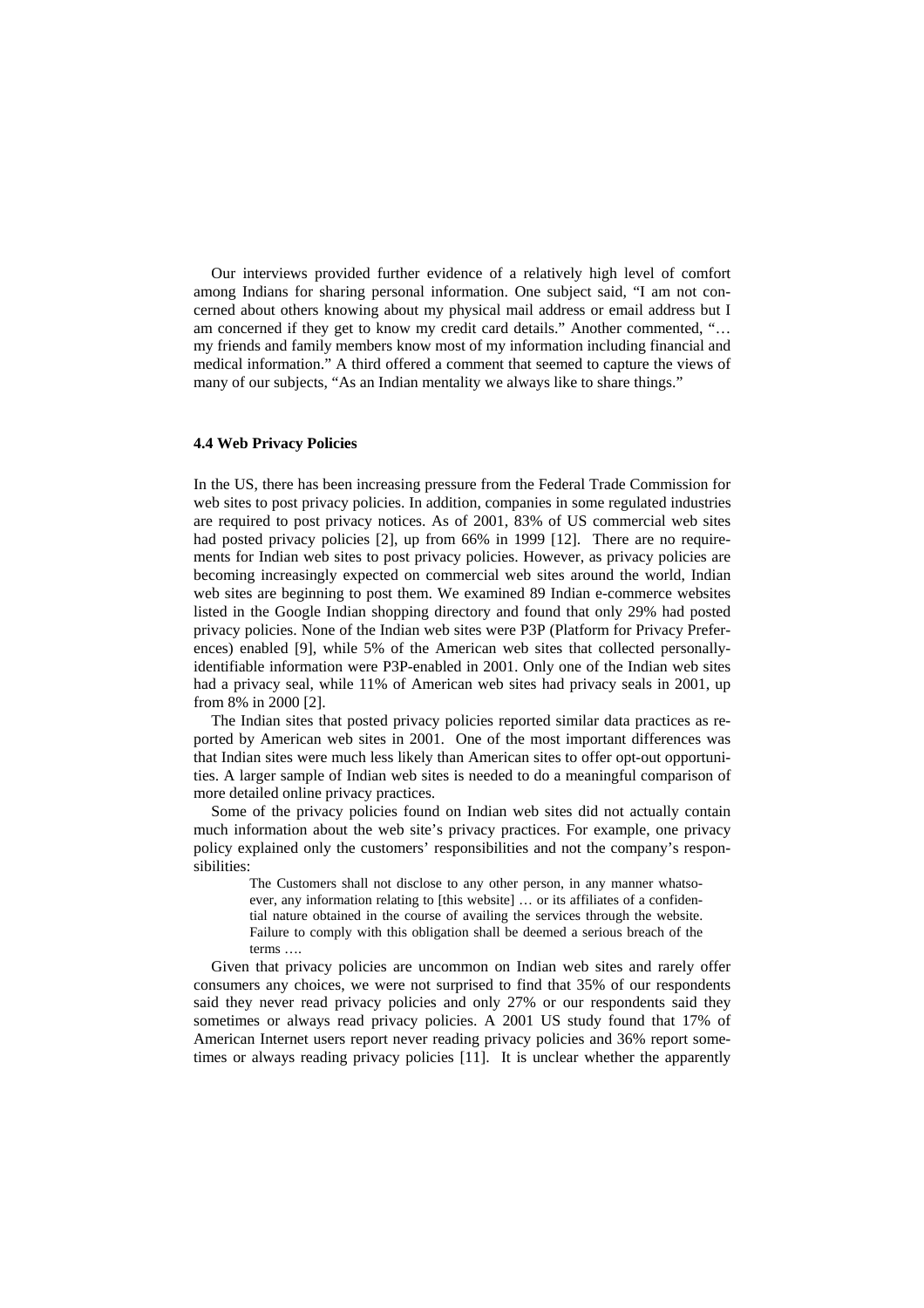lower level of privacy concern in India is partially responsible for fewer Indian than American web sites posting privacy policies, or, whether the lack of Indian privacy policies is playing a role in limiting Indian awareness of privacy issues.

#### **4.5 Trust in Businesses and Government**

Other researchers have found that privacy concern levels tend to be correlated with distrust in companies and government [\[3\]](#page-14-5), [\[36\]](#page-15-17). To understand the level of trust Indians have in companies and governments that collect personal information, our interviews included a number of questions about trust. We asked interview subjects to tell us their level of trust that both business and the government would not misuse their personal information. Subjects that gave a 0 to 30% chance of misuse of information were categorized as "highly trusting," subjects that gave a 31 to 70% chance of misuse of information were categorized as "somewhat trusting," and subjects that gave a 71 to 100% chance of misuse of information were categorized as "untrusting." Most of our subjects (86% for businesses, 81% for governments) were highly trusting, and very few were untrusting (7% for businesses, 4% for governments). Of the subjects who gave a numerical value in their responses, 13 out of 28 said there was a 0% chance that their data would be misused by businesses, and 11 out of 26 said there was a 0% chance that their data would be misused by the government. One subject said, "I believe in government, 100% they will not abuse it." These results suggest that the level of privacy concern among our interview subjects is fairly low.

These results are quite different from the results of an American study that asked about trust of business and government (although, it should be noted that there were significant differences in the way the questions were worded). A 2001 Harris Interactive study of American Internet users found that only 10% of people have high levels of trust for businesses and 15% have high levels of trust for the government [[23\]](#page-15-14), [\[24\]](#page-15-15).

We also asked subjects about how much they trust businesses that buy personal information from the primary data collector to use for marketing. We found that respondents had less trust in these businesses, with only 65% trusting them not to misuse their personal information.

#### **4.6. Web cookies**

Web cookies are used to identify repeat visitors to a web site and streamline online transaction processes. When asked about web cookies, 57% of our respondents and 52% of the AT&T respondents said they were concerned about web cookies, and 15% of our respondents and 12% of the AT&T respondents said they did not know what a web cookie is. Of those who knew what cookies were, 47% of our respondents and 23% of the AT&T respondents had never changed the cookie settings from the default setting. Figure 6 shows the browser cookies settings reported by respondents who knew about web cookies and compares our results with the AT&T study. The most significant difference between the two survey results is in the percentage of people who have never changed their cookie settings. Indian respondents were twice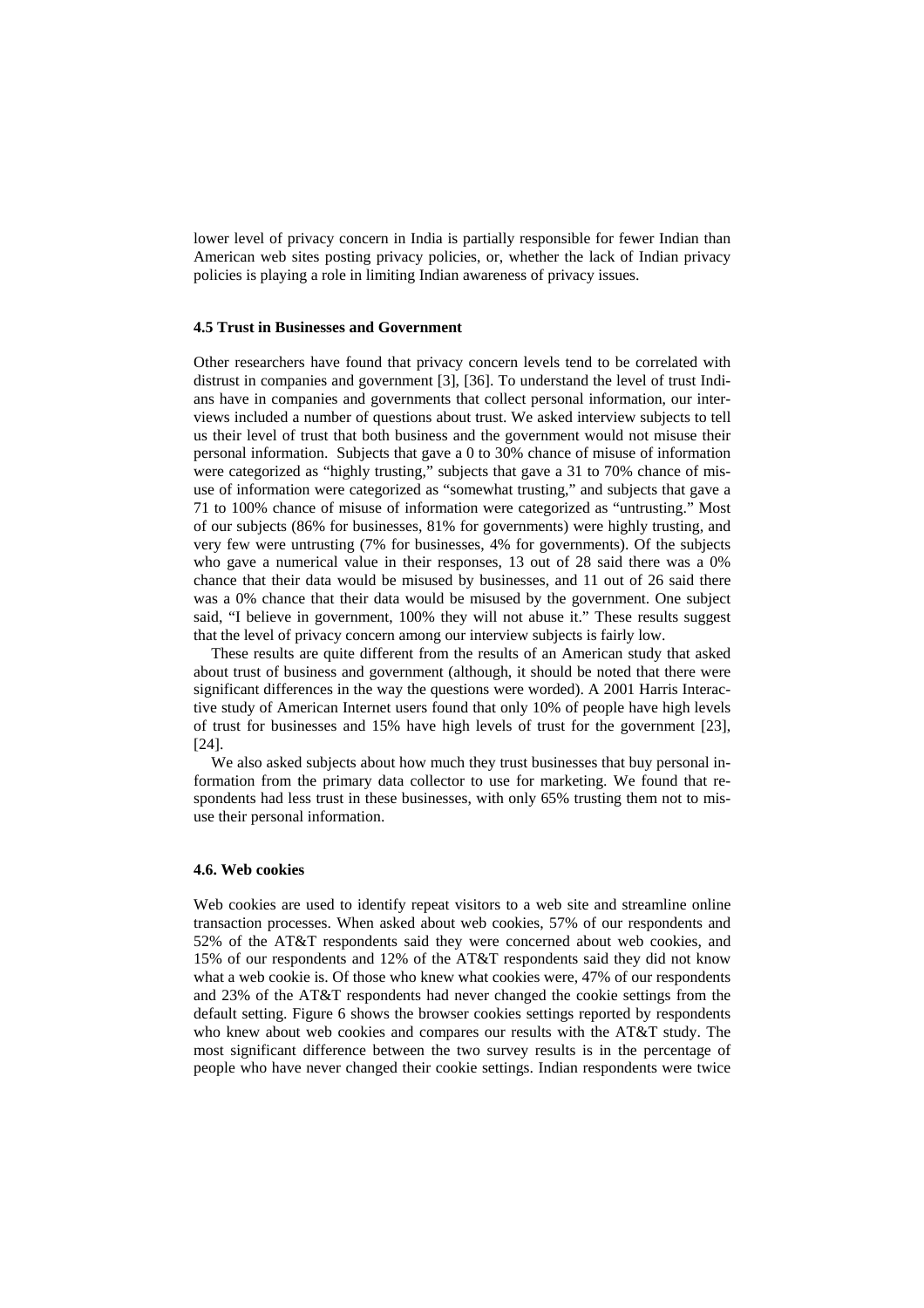as likely to report never changing their cookie settings as the American respondents. We also saw a big difference in the percentage of respondents who configured their browser to warn about all cookies. This difference may be attributable to the increased use of cookies since 1998, making that setting quite disruptive to the browsing experience.



*Figure 5 : Web cookie configuration reported by Indians compared with 1998 AT&T survey [10]* 

We presented two scenarios in which we described the us[e of](#page-14-8) persistent identification numbers stored in cookies that web sites could use to track their visitors; however, we did not use the word "cookie" in our descriptions. We found that 78% of our respondents would definitely or probably agree to the use of such identification numbers to receive customized service, while 58% of our respondents would agree to the use of such identification numbers to provide customized advertising. These results are quite similar to the findings of the AT&T study [[10\]](#page-14-8).

Overall, our Indian sample shows a moderate level of knowledge and concern about cookies that is not all that different from Americans in the 1998 AT&T sample. The biggest difference is that Indians were less likely to have changed their cookie settings than Americans. This may indicate less concern, less willingness to take steps to address the cookie concern, or less knowledge about browser cookie configuration.

## **5. Discussion**

As specified earlier, this study was an exploratory study to understand the attitudes of Indians about privacy and see how they differ from Americans. We conducted a writ-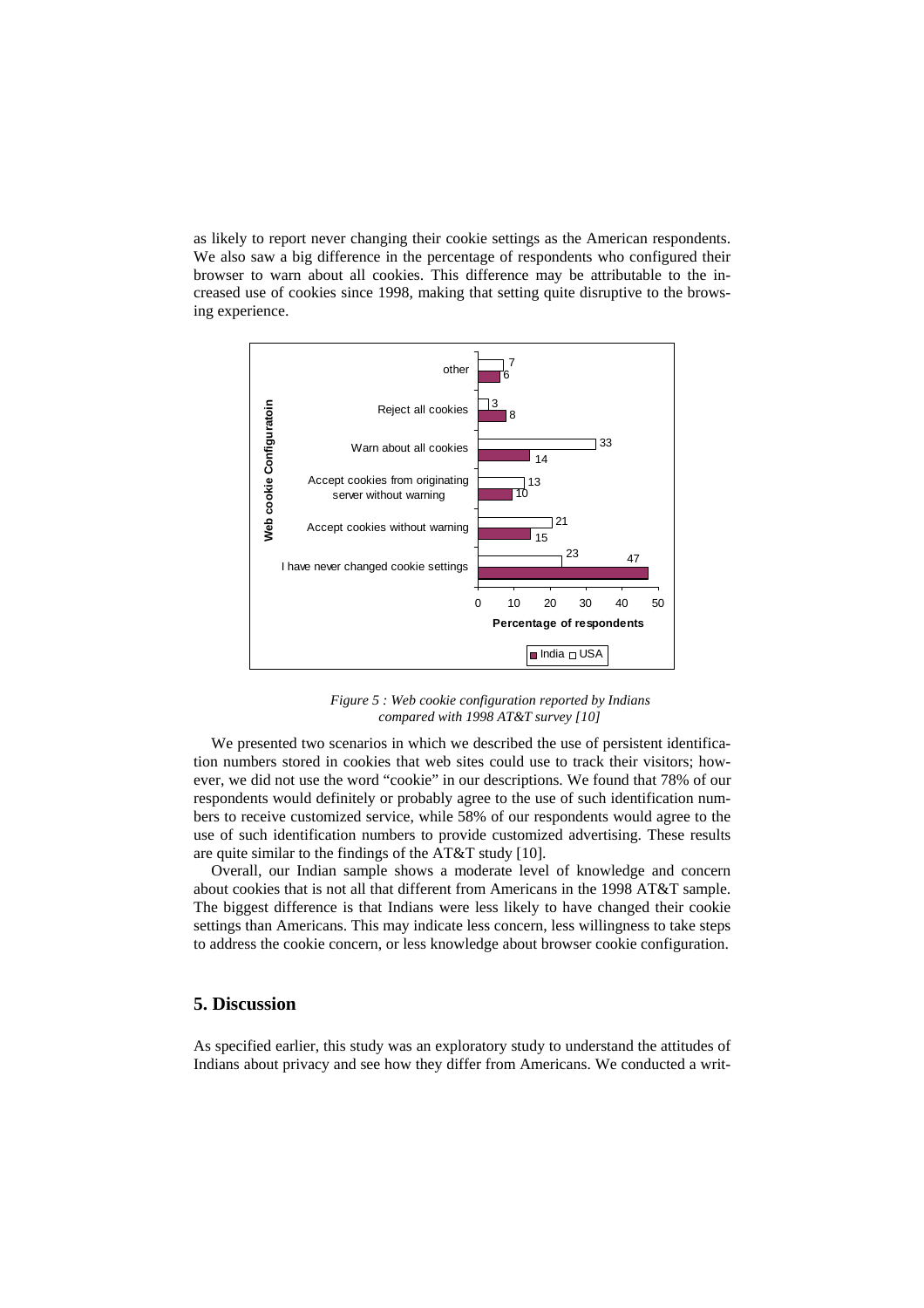ten survey and interviews, and analyzed privacy policies on Indian web sites. Overall, we found less concern and awareness about privacy among Indians than among Americans. There were large differences in attitudes about sharing medical information as well as in willingness to trust businesses and the government with personal information. Some of these differences may be attributable to cultural differences [[3\]](#page-14-5), or to the fact that Internet technology has been adopted earlier in the US than in India. More research is needed to better understand the reasons for these differences.

Concerns have been raised about whether the Indian outsourcing industry can properly protect personal data and new privacy laws are being proposed [[15\]](#page-15-1), [[41\]](#page-16-0), [\[44\]](#page-16-5). Our results suggest that the Indian high tech workforce may not be sufficiently aware of privacy issues, and that the outsourcing industry and international businesses may need to provide privacy training to their workers. This training could also be a part of Indian undergraduate education.

We were unable to do a direct comparison of our results with a more recent US study, due to the fact that more recent US studies did not ask the same questions that we asked. However, as more recent US studies have shown a trend towards increasing privacy concerns [[25\]](#page-15-16), we believe that a comparison of our data with data from a similar study conducted in the US during the same time period would likely show larger difference in the attitudes and awareness than shown in this paper.

We were also unable to do a direct comparison of our results with the results of studies conducted in Australia and Europe due to differences in the questions asked. In general we find that our Indian responsdents are less concerned about misuse of their personal information than Australian, German, and British survey respondents [\[31\]](#page-15-21), [\[46\]](#page-16-13). One Australian study found that 41% of respondents reported setting their web browsers to reject cookies, while we found only 7% of our Indian respondents reported setting their browsers to reject cookies. Furthermore, the Australians surveyed were more than twice as likely to report reading privacy policies than the Indians we surveyed. Australians also reported lower levels of trust in government, and substantially lower levels of trust in retailers than we found in our Indian subjects. Finally, the Australians demonstrated a greater awareness of privacy issues than we found among our Indian subjects [[46\]](#page-16-13). We expect our results to aid future researchers in studying privacy attitudes in India and cross-cultural attitudes about privacy.

Although we obtained some interesting results that are consistent with studies of Indian cultural values, it is important to recognize the limitations of our samples. The results we obtained cannot be generalized to the entire Indian population, or even to the entire Indian high tech workforce. We also understand that the level of privacy concern reported by respondents does not necessarily correspond to their actual behavior with respect to protecting their own privacy or maintaining the confidentiality of data they handle as part of their employment [\[50\]](#page-16-14).

Future work might attempt to survey a random national sample, or to focus specifically on workers in the outsourcing industry. A study of outsourcing workers might include questions about how they handle customer data and evaluate their knowledge of relevant privacy policies. A common study conducted in both the US and India in the same timeframe would also be useful. As the penetration of the Internet and communication technologies is now increasing rapidly in India and westerni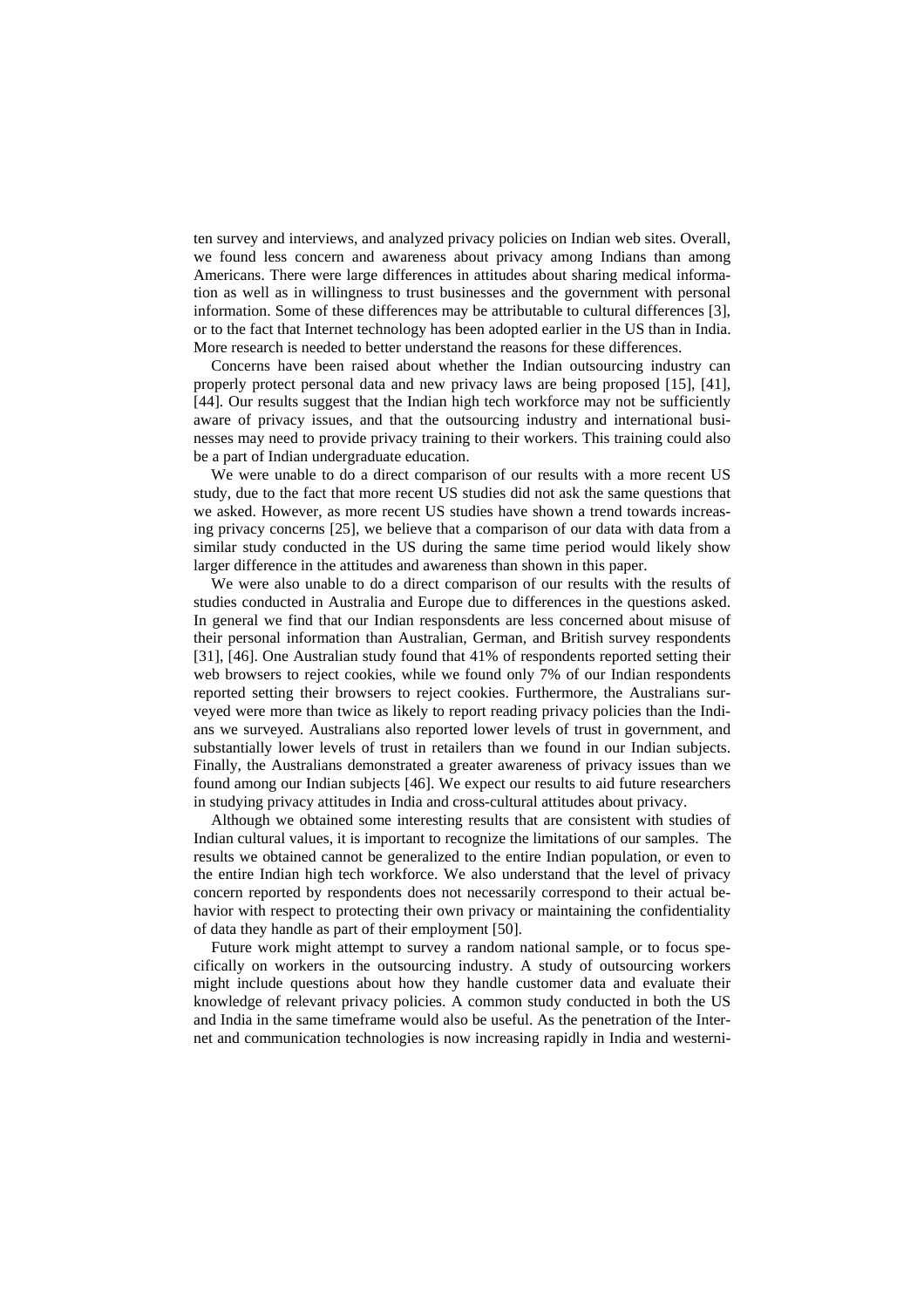zation is having an increasing influence on Indian life, a longitudinal study involving annual surveys would be valuable.

## **Acknowledgements**

The interview protocol used in this study was adapted from a protocol developed by Granger Morgan and Elaine Newton at Carnegie Mellon University. The authors would like to thank Raj Reddy for providing partial support for this study while the first author was a student at International Institute of Information Technology, Hyderabad, India. The authors would also like to thank Krishna Reddy T.S.V., who assisted with the website privacy policy analysis at IIIT Hyderabad. This research was partially funded by Carnegie Mellon CyLab and an IBM Faculty Award.

## **References**

- <span id="page-14-0"></span>1. Achappa, Sigi. Outsourcing is a bubble in India. CIOL. October 2004.
- http://www.ciol.com/content/news/BPO/2004/104101402.asp.
- <span id="page-14-10"></span>2. Adkinson, F William, et al. Privacy Online: A Report on the Information Practices and Policies of Commercial Web sites. The Progress and Freedom. Special Report March 2002.
- <span id="page-14-5"></span>3. Bellman, Steven, Eric J. Johnson, Stephen J. Kobrin, and Gerald L. Lohse. "International Differences in Information privacy concerns: A global survey of consumers." The Information Society, 20, pp 313 – 324. 2004.
- <span id="page-14-11"></span>4. Beveridge, Colin. Photographs of India: Kolkota during 2001.
- http://www.colinbeveridge.com/travelarticle.asp?article=16. visited 16 Jan 2005. 5. Bhupta, Malini. Privacy on Sale. India Today International. Sep 27 2004.
- <span id="page-14-7"></span><span id="page-14-6"></span>6. Boni, De Marco, Martyn Prigmore. Cultural Aspects of Internet Privacy. Proceedings of the UKAIS 2002 Conference. Leeds. 2002.
- <span id="page-14-1"></span>7. Business Line. Tech job loss will be other industries' gain. October 2004. http://www.thehindubusinessline.com/2004/10/16/stories/2004101601900500.htm.
- <span id="page-14-4"></span>8. Business Standard. NASSCOM to set up employee database. April 2005. http://www.nasscom.org/artDisplay.asp?art\_id=4247. visited 23 April 2005.
- <span id="page-14-13"></span>9. Cranor, Lorrie Faith. "*Web Privacy with P3P.*" O'Reilly. 2002.
- <span id="page-14-8"></span>10.Cranor, Lorrie, Joseph Reagle, Mark S Ackerman. Beyond Concern: Understanding Net Users' Attitudes About Online Privacy. In Proceedings of the Telecommunications Policy Research Conference. Alexandria, VA. September 25-27, 1999. http://www.research.att.com/resources/trs/TRs/99/99.4/99.4.3/report.htm.
- <span id="page-14-9"></span>11.Culnan, Mary J, George R Milne. The Culnan-Milne Survey on Consumers & Online Privacy Notices. http://www.ftc.gov/bcp/workshops/glb/supporting/culnan-milne.pdf. Dec 2001.
- <span id="page-14-12"></span>12.Culnan, Mary J. Georgetown Internet Privacy Policy Survey:Report to the Federal Trade Commission. June 1999. http://www.msb.edu/faculty/culnanm/GIPPS/mmrpt.PDF.
- <span id="page-14-2"></span>13.Department of Information Technology. Information Technology Act 2000. http://www.mit.gov.in/it-bill.asp. visited 10 Nov 2004.
- <span id="page-14-3"></span>14.Duggal, Pavan. Licence to shoot. Yahoo! India News. December 24, 2004. http://in.news.yahoo.com/041224/48/2in9n.html.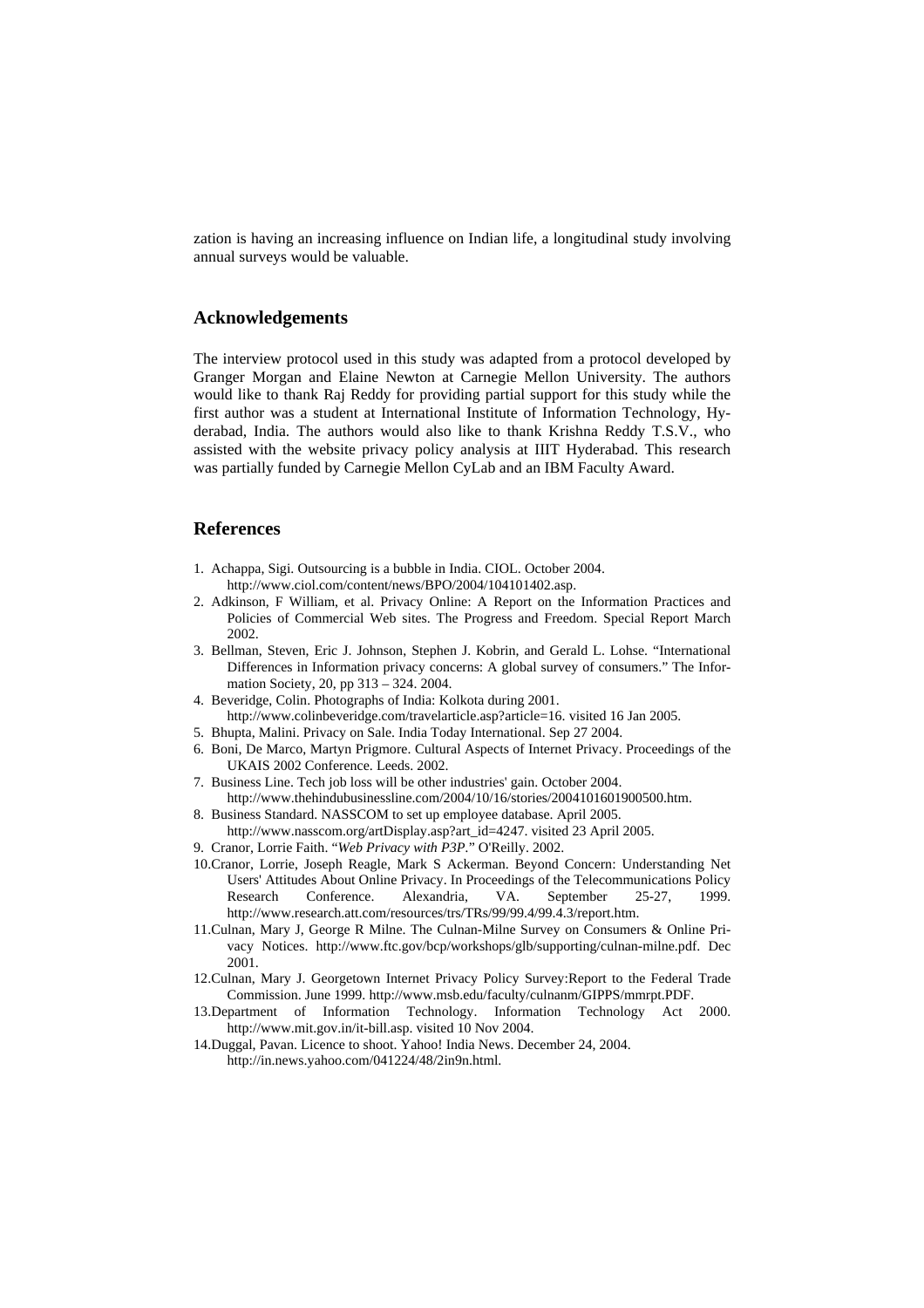- <span id="page-15-1"></span>15.Economist. Oursourcing to India: Safety Matters. 2 Sepetermber 2004.
- http://www.economist.com/finance/displayStory.cfm?story\_id=3160118 16.Fannin, Rebecca. India's Outsourcing Boom. Chief Executive.
- <span id="page-15-0"></span>http://www.chiefexecutive.net/depts/outsourcing/198.htm. March 2004 Vol. 198.
- <span id="page-15-10"></span>17.Fjetland, Michale. "*Global Commerce and The privacy clash.*" The Information Management Journal. January/February 2002.
- <span id="page-15-13"></span>18.Fox Susannah. "Trust and privacy online: Why Americans want to rewrite the rules." The Pew Internet & American Life Project. 20 Aug 2000. http://www.pewinternet.org/pdfs/PIP\_Trust\_Privacy\_Report.pdf. 2000. visited 22 Sep 04.
- <span id="page-15-11"></span>19.Geert, Hofstede. *"Cultural and Organizations - Software of the Mind - Intercultural Cooperation and its importance for survival."* McGraw-Hill. 1991.
- <span id="page-15-12"></span>20.Geert, Hofstede. Geert Hofstede Analysis. http://www.cyborlink.com/besite/hofstede.htm. 2003. visited 2 Oct 04.
- <span id="page-15-19"></span>21.Google directory.
	- http://directory.google.com/Top/Regional/Asia/India/Business\_and\_Economy/Shopping/ visited on 10 June 2004.
- <span id="page-15-2"></span>22.Harris and Westin. The Equifax Canada Report on Consumers and Privacy in the Information Age. Equifax Canada. 1992.
- <span id="page-15-14"></span>23.Harris Interactive for The Privacy Leadership Initiative (PLI). "A survey of consumer privacy attitudes and behavior." 2001.
- <span id="page-15-15"></span>24.Harris Interactive for The Privacy Leadership Initiative (PLI). "Consumer Privacy Attitudes and Behaviors Survey - Wave II." July 2001.
- <span id="page-15-16"></span>25.Harris Interactive. Harris Interactive Poll on Surveillance Issues. 1,010 respondents. March 19 2003. http://www.harrisinteractive.com/harris\_poll/index.asp?PID=365, visited on 18 Aug 2004.
- <span id="page-15-3"></span>26.Harris Interactive. Privacy On and Off the Internet: what consumers want. Privacy & American Business. 2001.
- <span id="page-15-4"></span>27.Harris, Louis and Associates and Alan F Westin. E-Commerce & Privacy: What Net users want. Sponsored by Privacy & American Business and Price Waterhouse, Inc. June 1998
- <span id="page-15-9"></span>28.Henry Michael. "*International Privacy, Publicity and Personality Laws.*" Reed Elsevier. pp 233 - 250. 2001.
- <span id="page-15-20"></span>29.Higher Secondary (HSC) Merit List for 2004. Fergusson College.
- http://www.fergusson.edu/notices/2004/june/hscmeritlist.asp. visited 15 Nov 2004
- <span id="page-15-6"></span>30.Indian Child*.* Population of India http://www.indianchild.com/population\_of\_india.htm. visited 10 Nov 2004.
- <span id="page-15-21"></span>31.Information and Privacy Commisioner, Ontario. A Report to the 22nd International Conference of Data Protection Commissioners. September 2000. http://www.ipc.on.ca/scripts/index\_.asp?action=31&P\_ID=11425&N\_ID=1&PT\_ID=11

351&U\_ID=0. visited on 30 April 2005.

- <span id="page-15-5"></span>32.International Research Associates for the European Commission Directorate General Internal Market and Financial Services. Information Technology and Data Privacy. Eurobarometer 46.1. 1997.
- <span id="page-15-7"></span>33.International Telecommunication Union, "World Telecommunication Indicators 2003." \* STARS Version 4.2. Washington DC. USA.
- <span id="page-15-8"></span>34.International Telecommunication Union. ICT Free Statistics. http://www.itu.int/ITU-D/ict/statistics/. visited 2 Oct 04
- <span id="page-15-18"></span>35.Johnson-Laird, P. "*Mental Models.*" Cambridge, MA: Harvard University Press. 1983.
- <span id="page-15-17"></span>36.Louis Harris & Associates and Dr. Alan F. Westin. Health Information Privacy Survey. for Equifax Inc. 1,000 adults of the national public. 1993.